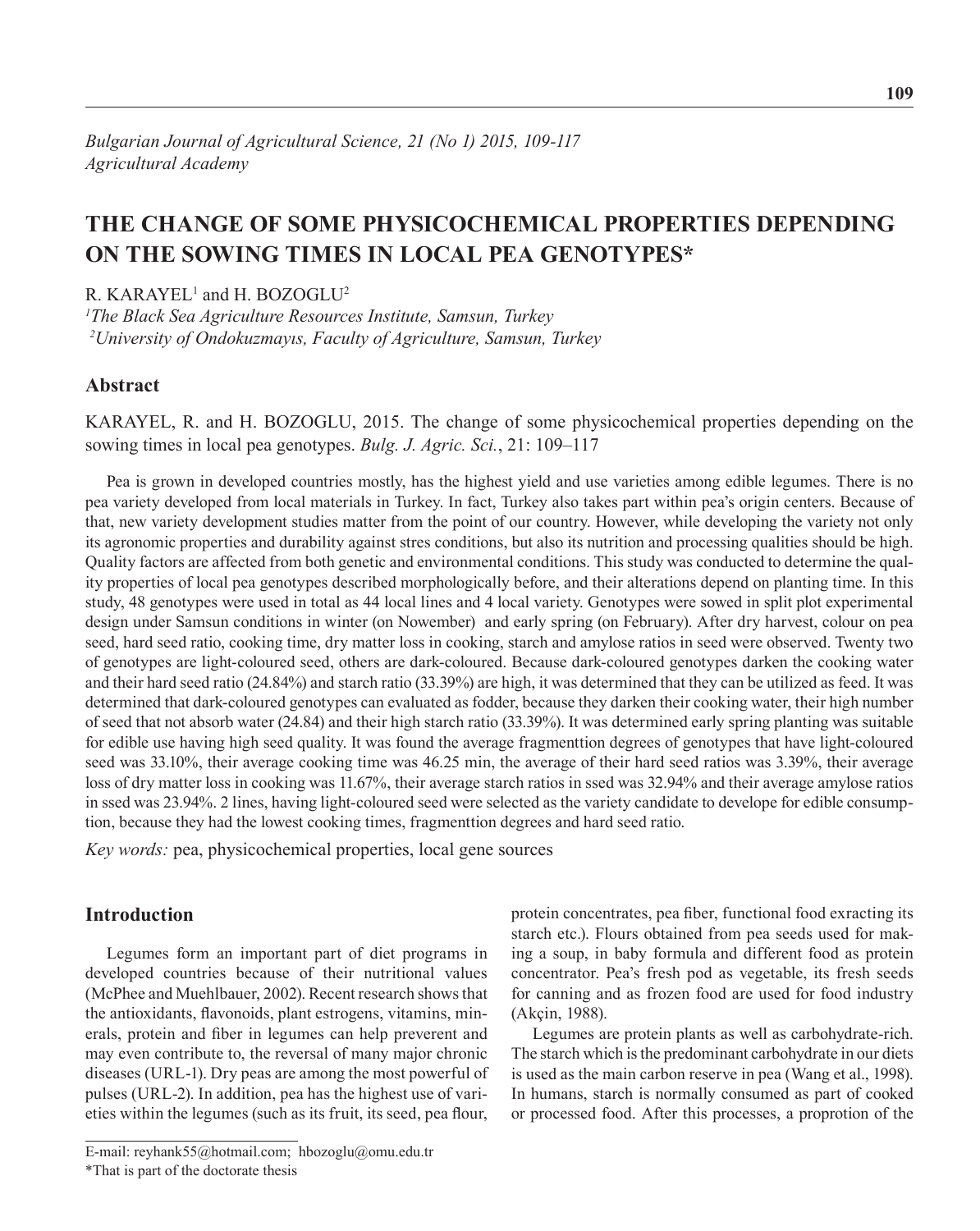starch is recrystallized on cooling to become highly resistant to pancreatic amylose (retrograded) and cannot be digested so called "resistant starch". Resistant starch contributes to the total unavailable carbohydrates believed to be important in combatting certain forms of cancer (Wang et al., 2003). Peas, especially garden peas (with wrinkled seeds), is very good source of resistant starch (Dostalova et al., 2009). Pea starch makes an excellent low-glycemic ingredient (URL-2). Starch is made up of amylose and amylopectin. Most plants contain about 20-25% amylose. But some, like garden pea starch have 70-80% amylose. Content of resistant starch is related to content of amylose, wich is lower in field pea than in wrinkled pea (Dostalova et al., 2009).

Starch is an important nutrient in terms of both taste and canned in peas. As a result of dissolution of excessive amylose in wrinkled peas, opacity occurs in pot liquor and this is undesirable, especially in Canning (Akçin, 1988).

One of the most important quality criteria and restrictions on the use of the legumes as human food is cooking time. Usually a long time is required to cook of dry legumes, and there is a decrease in the nutritive value of the proteins due to the over-cooking. Cooking causes some physicochemical changes such as gelatinization of the starch and denaturing of the protein in legumes. Cooking also reduces or neutralizes levels of antinutrition material such as trypsin inhibitors and oligosaccharides which causes the gas, so that the nutritive quality of the legumes can be improved (Bishnoi and Khetarpaul, 1993). Factors affecting the cooking quality of legume varieties are seed characteristics, seed composition and the growing environment.

The Near East and the Mediterranean gene centers in which our country is in, is a gene centre for pea as for most plants (Akçin, 1988). Turkey is the place of origin as well as the most important distribution center of wild *Pisum* species (Inal and Toker, 2010). However, despite all of these, the lack of our local varieties for edible is a disadvantage in terms of agriculture.

It is wanted that varieties being developed all agricultural products become as well as highly productive and durable against stres conditions and also more healty, nutritious. Hence, the zeitgest of concentrating on quality-oriented breeding studies has become popular in recent years. Bishnoi and Khetarpaul (1993) emphasized new varieties' physicochemical properties and nourishment qualities should be analyzed completely, before they become widespred.

Our region has suitable ecology for pea cultivation and has the potential of being established and being developed food industry. For this reason, varieties convenient for our region should be developed and agriculture should be done with more modern techniques. Thus, local materials should be put into action. Local pea material was picked and described morphologically in our studies being begun for this purpose. Varieties which are developed in the conclusion of making selection only regarding yieldance and durability factors mostly, cannot become widespread on the market because of not to having high quality. For this reason, this study was carried out because we think that in breeding studies devoted to develop variety, one should begin as determining not only agronomic properties but also quality properties. In this study, it was discussed that local pea material would be breeding material or not as determining its physicochemical properties and this properties' alteration due to cultivation time.

#### **Materials and Methods**

This study's material consists of total 48 genotype as 44 line which are obtained from National Plant Gene Bank and picked from Samsun's coastal cities and 4 control varieties (Klein, Green Pearly, Sprinter, Sugar Bon).

The study was conducted in Samsun located in Coastal Middle Black Sea Region in 2009-2010 cultivating season. It is determined that the field sowed in winter, its soil is loamy, its pH is 6.85, a little saline and its organic substance is high; experiment field sowed in early spring, its soil is loamy its pH is 6.89 and non saline it shows average property in terms of organic substance. Totally 541.2 mm rain dropped during vegetation in winter sowing period and 506.8 mm rain dropped during vegetation in early spring sowing period. Other climate data did not differ fom long years averages.

Experiments were arranged in split plot experimental design with three replications. Genotypes were placed in sub parcels and sowing time were placed in main parcels. Genotypes were sowed 50 x 15 cm density on November 13 and February 25. The example was taken from blended and harvested seeds for colour measurement, cooking test, starch and amylose analyses. After dry harvest, seed colour was measured and genotypes were split into groups as dark and light coloured seed, and variance analysis was applied to all groups one by one. SPSS13 software was used for statistic analyses and after that Duncan multiple comparison test was used. In our study, because cooking time and fragmenttion degrees were made as 3 parallelly, variance anaysis was not applied that properties yet with no replication, only their values were given at Tables 1 and 2.

*Colour measurement in dry seed:* Colour values of randomly selected 30 of dry pea seeds determined as the L\* (lightness,  $0 =$  black,  $100 =$  white),  $a^*$  (+, red; -, green) and  $b^*$ (+, yellow; -, blue) with Minolta brand colour measurement device (Savage et al., 2001), (URL-3).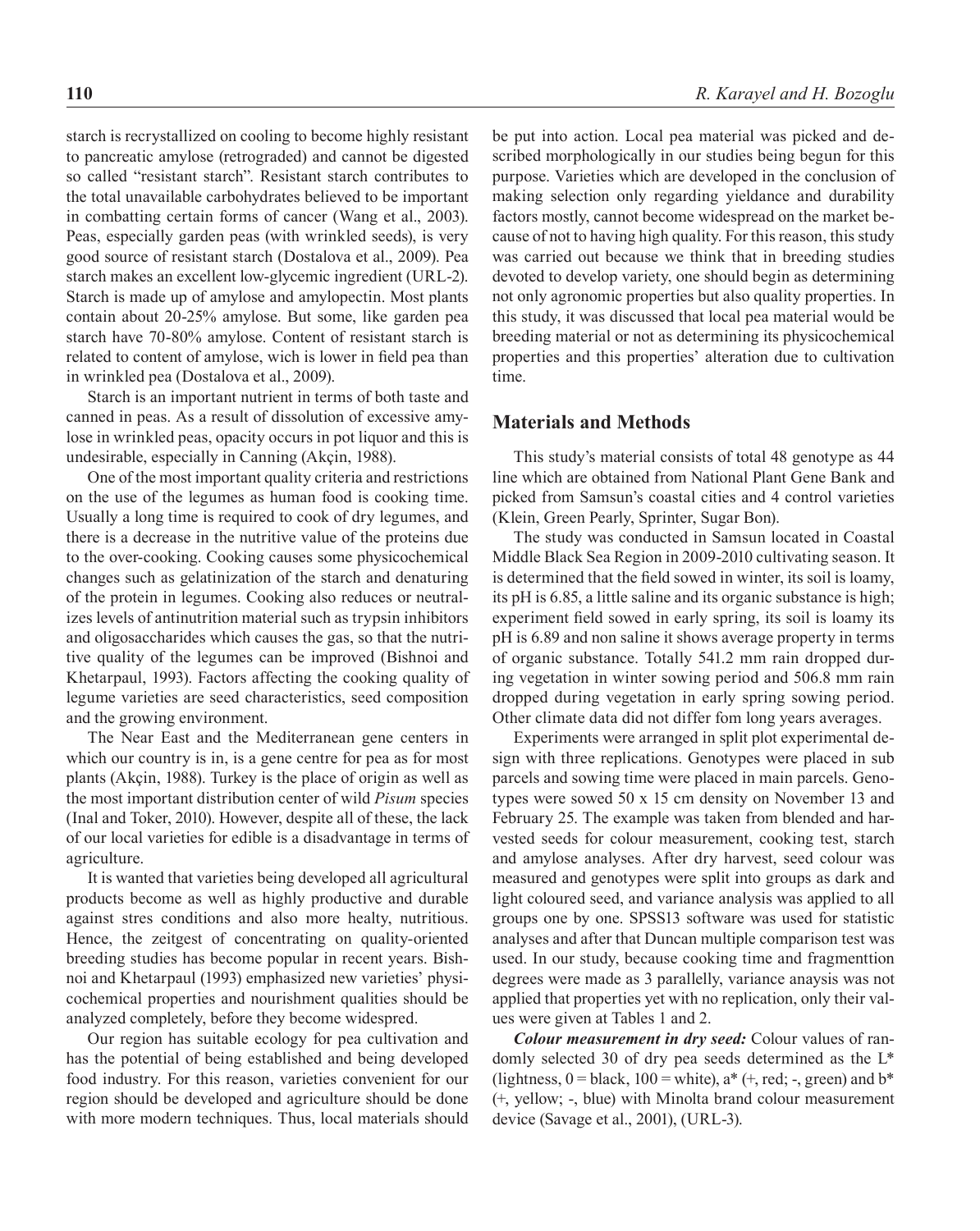Cooking time (minutes): 100 seeds were put in a beaker as 3 replications of each genotype. Later, 100 mL of distilled water was added on seeds, sealed with aluminum foil and keeped in the drying oven at 23°C for 16 h. At the end of 16 h, seeds that not absorb water were recorded as hard seed ratio. Seeds were put in a beaker which is filled with 150 mL of boiling distilled water in heater set to 200°C. After 10 min, samples taken for cooking control, seed hulled and split into two. Then these checks were conducted in every 3 min. When the white spot in the middle of cotyledons were lost the cooking time was recorded as minute (URL-4).

*Fragmenttion Degree (%):* Fragmented seeds were counted at the seeds determined the cooking time and fragmentation ratio were determined as visually.

*Dry matter loss in cooking (%):* Seeds were cooked in the times determined in cooking time analysis. After cooling the seeds cooked filtered. Cooking water, diluted to 200 mL with distilled water. So, 8 coefficient was obtained. 25 mL of diluted cooking water was put in beakers with 3 replications. Dried to constant weight in the drying oven at 105°C and the

weighed in precision scales (A). Weight measured, proportioned to the previous cooking weight of seeds (B) and calculated as the following equation (Black et al., 1998a).

$$
Try Matter Loss in Cobking = \frac{A}{B/8}x100
$$

*Starch rate of seeds (%):* 2.5 g of seeds milled were weighed and put into a 100 mL volumetric flask. 50 mL of 1.128% HCl was added and the mouth of volumetric flask is closed with a stopper, shaken and placed in boiling water bath. After 15 min, flask removed from boiling water bath and 30 mL of distilled water is added and quickly cooled to 20°C. At the end of cooling 5 mL of Carrez-I solution was added and after shaking for 1 min 5 mL of Carrez-II solution is added and shaken again for 1 min. Flask were completed with distilled water up to bar line and shaken again. Prepared sample was filtered through blotter and Schleicher& Schuell 5893 Blauband filter paper. Clear filtrate filled into polarimeter tube without air bubbles and value of N is determined on Atago brand POLAX-2L model polarimeter. The N value

**Table 1**

**Colour measurements value in dry seed of pea genotypes**

| Genotypes   | $L^*$ | $a^*$   | $h^*$ | Genotypes    | $L^*$ | $A^*$   | $h^*$ |
|-------------|-------|---------|-------|--------------|-------|---------|-------|
| Bz1         | 24.08 | 13.39   | 7.03  | Bz25         | 58.68 | 2.68    | 17.94 |
| Bz2         | 50.01 | 4.51    | 22.19 | Bz26         | 61.33 | 2.79    | 21.14 |
| Bz3         | 47.70 | 7.01    | 16.09 | Bz27         | 57.62 | 3.52    | 21.76 |
| Bz4         | 49.38 | 6.08    | 19.79 | Bz28         | 68.46 | 1.78    | 23.73 |
| Bz5         | 50.95 | 4.22    | 21.23 | Bz29         | 61.70 | 2.76    | 22.28 |
| Bz6         | 46.27 | 4.06    | 20.45 | <b>Bz30</b>  | 62.16 | 2.86    | 22.62 |
| Bz7         | 50.54 | 4.25    | 22.27 | Bz31         | 63.98 | 2.61    | 22.45 |
| Bz8         | 50.41 | 7.64    | 22.66 | Bz32         | 66.48 | 1.65    | 20.39 |
| Bz9         | 50.47 | 4.80    | 22.19 | Bz33         | 64.11 | 2.03    | 20.24 |
| <b>Bz10</b> | 45.60 | 4.07    | 21.43 | Bz34         | 64.59 | 2.15    | 23.06 |
| Bz11        | 46.68 | 1.81    | 17.50 | Bz35         | 63.65 | 2.81    | 20.28 |
| Bz12        | 48.12 | 5.02    | 19.92 | <b>Bz36</b>  | 67.26 | 1.90    | 22.51 |
| Bz13        | 46.11 | 7.48    | 19.56 | Bz37         | 65.62 | 2.00    | 18.44 |
| Bz14        | 47.72 | 1.92    | 19.68 | Bz38         | 65.08 | 2.46    | 20.00 |
| Bz15        | 46.40 | 7.02    | 20.27 | <b>Bz39</b>  | 62.58 | 2.72    | 25.02 |
| Bz16        | 42.13 | $-1.74$ | 17.47 | <b>Bz40</b>  | 63.89 | 2.76    | 25.05 |
| Bz17        | 45.12 | $-2.04$ | 17.38 | Bz41         | 66.00 | 1.97    | 20.20 |
| Bz18        | 45.54 | $-2.11$ | 16.39 | <b>Bz42</b>  | 65.03 | 1.01    | 19.44 |
| Bz19        | 42.14 | $-0.57$ | 16.99 | Bz43         | 64.60 | $-0.20$ | 28.62 |
| <b>Bz20</b> | 50.25 | $-5.58$ | 22.31 | Bz44         | 69.90 | 0.18    | 19.25 |
| Bz21        | 50.92 | $-5.55$ | 20.46 | Klein        | 62.80 | 0.36    | 20.19 |
| Bz22        | 50.60 | $-4.11$ | 21.05 | Sugar Bon    | 67.21 | 0.53    | 18.97 |
| Bz23        | 61.49 | 3.73    | 21.56 | Sprinter     | 68.41 | 0.19    | 16.17 |
| Bz24        | 61.38 | 3.55    | 20.69 | Green Pearly | 63.77 | 0.53    | 16.34 |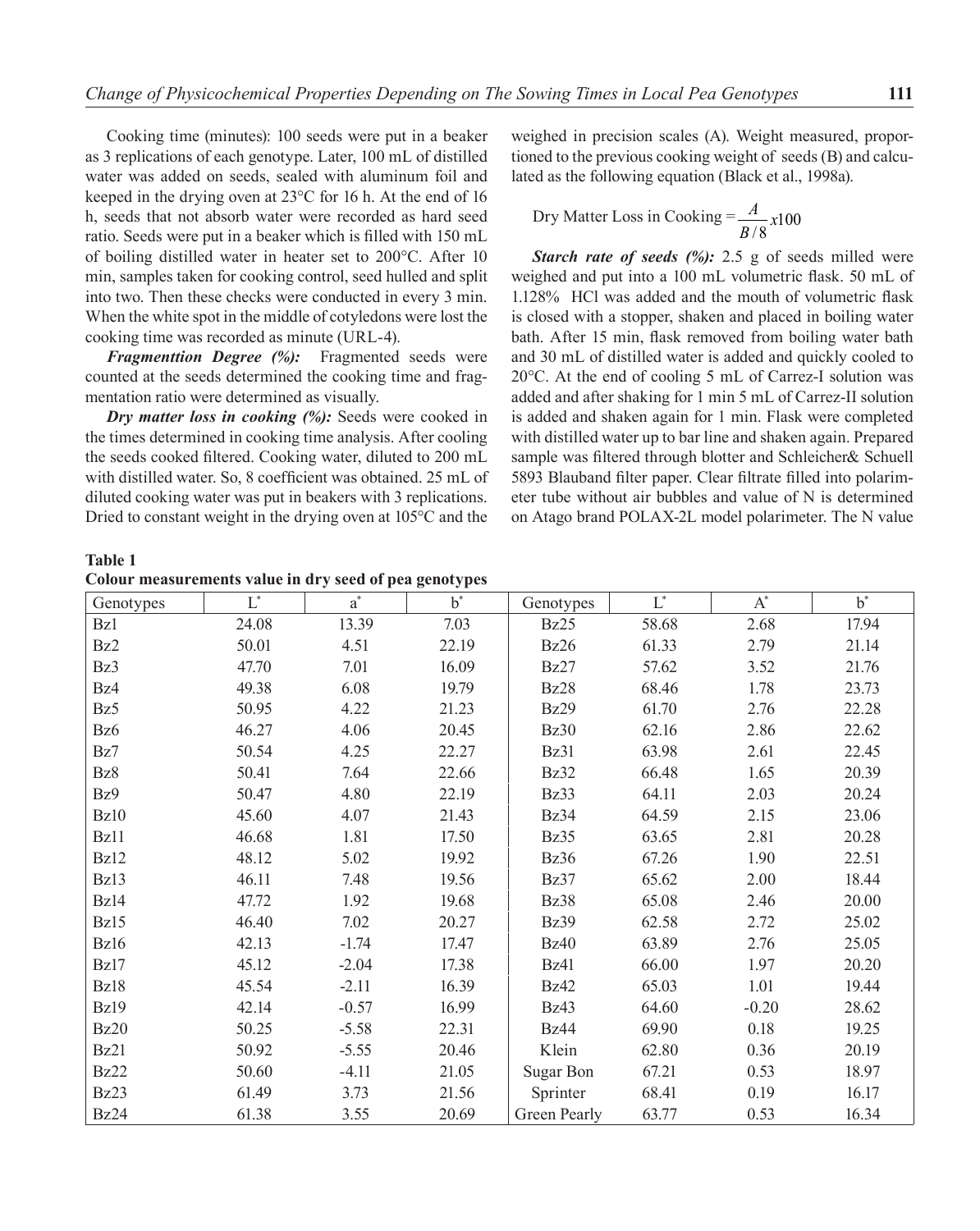determined was used in the following formula and % starch was calculated (URL-5).

Starch Ratio = 184 *NX* 2000 *NX*

*Amylose rate in seed (%):* After pea seeds were milled and sieved through 100 mesh screen, 0.1 g sample was weighed in 50 mL flask. 1 mL of 95% ethanol and 9 mL of 1N NaOH was added. Erlenmeyer flask was covered with aluminum foil and waited in boiling water bath for 10 min. After cooling the solution taken from the water bath, solution was taken into 100 mL volumetric flask and completed to 100 mL volume with ultrapure water and mixed thoroughly. 5 mL of this starch solution is transferred into a 100 mL volumetric flask. 1 mL of 1 N acetic acid and 2 mL of iodine solution was added and completed to 100 mL with ultrapure water. Allowed to stand for 20 min with shaking thoroughly, the absorbance value was determined at a wavelength of 620 nm in spectrophotometer (T60-UV-VIS). Amylose % value was calculated replacing absorbance value readed in calibration equation drawing with 11 different doses (0, 4, 8, 12, 16, 20, 24, 28, 32, 36, 40 ppm) of standard of amylose (Juliano, 1971).

#### **Results and Discussion**

Generally, light-coloured seed type in all legumes is preferred for use purpose of dry seed in Turkey. Dark-coloured seed types for pea are used as crib. After harvest, firstly, the colour of seeds were determined with colorimeter. variance analysis was not applied for values determined with colorimeter, their values were given at Table 1.

L value which gave us information about seed colour darkness changed between 24.08-69.90 at genotypes (Table 1). Being high of L value means that seed is light-coloured. 22 has dark, 22 has light-coloured seed from 44 lines, except control varieties. L value was changed between 24.08-50.95 at dark-coloured seed lines, between 57.62-69.90 at lightcoloured seed lines, between 62.80-68.41 at control varieties. Dark-coloured seed is not preferred for use purpose of dry seed because of darkening the cooking water. 14 lines passed the control varieties in terms of L value and it was determined that these lines are yellow and light green. a\* value which gave us information about seed's red and green colour changed between -5.58-13.39 at genotypes (Table 1). This value's positiveness is as high so seed's redness increases, when its negativeness increases, it means that seed's green colour increases. a\* value changed between -5.58-13.39 at dark-coloured seed lines, between - 0.20-3.73 at light-coloured seed lines, between 0.19-0.53 at control varieties. b\* value which gave us information about seed's yellow and blueness changed

between 7.03-28.62, 16.17-20.19 at genotypes (Table 1). This value's positiveness is as high so seed's yellowness increases, when its negativeness increases, it means that seed's blue colour increases. b\* value changed between 7.03-22.66 at lines having dark-colour seed, between 17.94-28.62 at lines having light-coloured seed, between 16.17-20.19 at control varieties.  $L$ ,  $a^*$ , and  $b^*$  values has no utility in practice, but their variability become a measure of the diffrences of genotypes' colours each other. Singh et al. (2010), determined that L, a\* , and b\* values changed between 43.6-67.1, 2.3-6.2, 5.8- 17.4 respectively in their study which they observed 71 field peas' lines properties.

Genotypes were classified into light and dark coloured seed regarding colour measurement values and their variance analyses were applied one by one. In accordance with the conclusion of variance analyses, in terms of hard seed number, dry matter loss in cooking, starch ratios in seed statistical differences ( $P < 0.01$ ) were determined at sowing times, genotypes and between their interactions at genotypes having both dark and light coloured seed (Tables 2 and 3).

*Hard Seed Ratio:* Legumes are generally soaking before cooking to provide softening, taking uniform water of testa and to provide cooking cotyledon's uniform (Bishnoi and Khetarpaul, 1993). Hard seeds at the end of the soaking are an undesirable property for both use of edible and seed of the product. The ratio of hard seed was determined soaking 100 seeds. The ratio of hard seed is much more at dark-coloured seed lines (24.8%) than light-coloured seed genotypes (3.4%). The ratio of hard seed changed between 1.3-78.7% at darkcoloured seed lines and between 0-9.8% at light-coloured seed genotypes. Hard seed ratio was higher in winter sowing than in early spring sowing at genotypes having both seed colours (Figure 1). There were 10 lines (Bz26, Bz27, Bz29, Bz30, Bz31, Bz33, Bz35, Bz37, Bz42, Bz43) whose hard seed ratio was 2% and less, having light colour seed at the same time. This value was the highest for dark green coloured, small seedy Bz16, Bz17, Bz18, Bz19, Bz20, Bz21, Bz22 lines and these lines placed in the two initial groups (a and b) at the statistic classification. These types are not suggested for intentional edible use. The highness of hard seed ratio will be undesirable situation to be able to use them as feeder because these types are even utilized as green feed or dry pasture, being high of their germination and emergence powers will be wanted. Hard seed is one of the most important reasons of dormancy for grain legumes. Genetic and environmental factors affect the ratio of hard seed (Kantar, 1994). It will be truer hard seed ratio should be interpreted as determining whether it stems from seed's dormancy or from testa, or from seed's organelles. Black et al. (1998b), reported the ratio of hard seed for 23 field peas (*Pisum sativum*) genotypes is high at brown peas tend to gray in Aus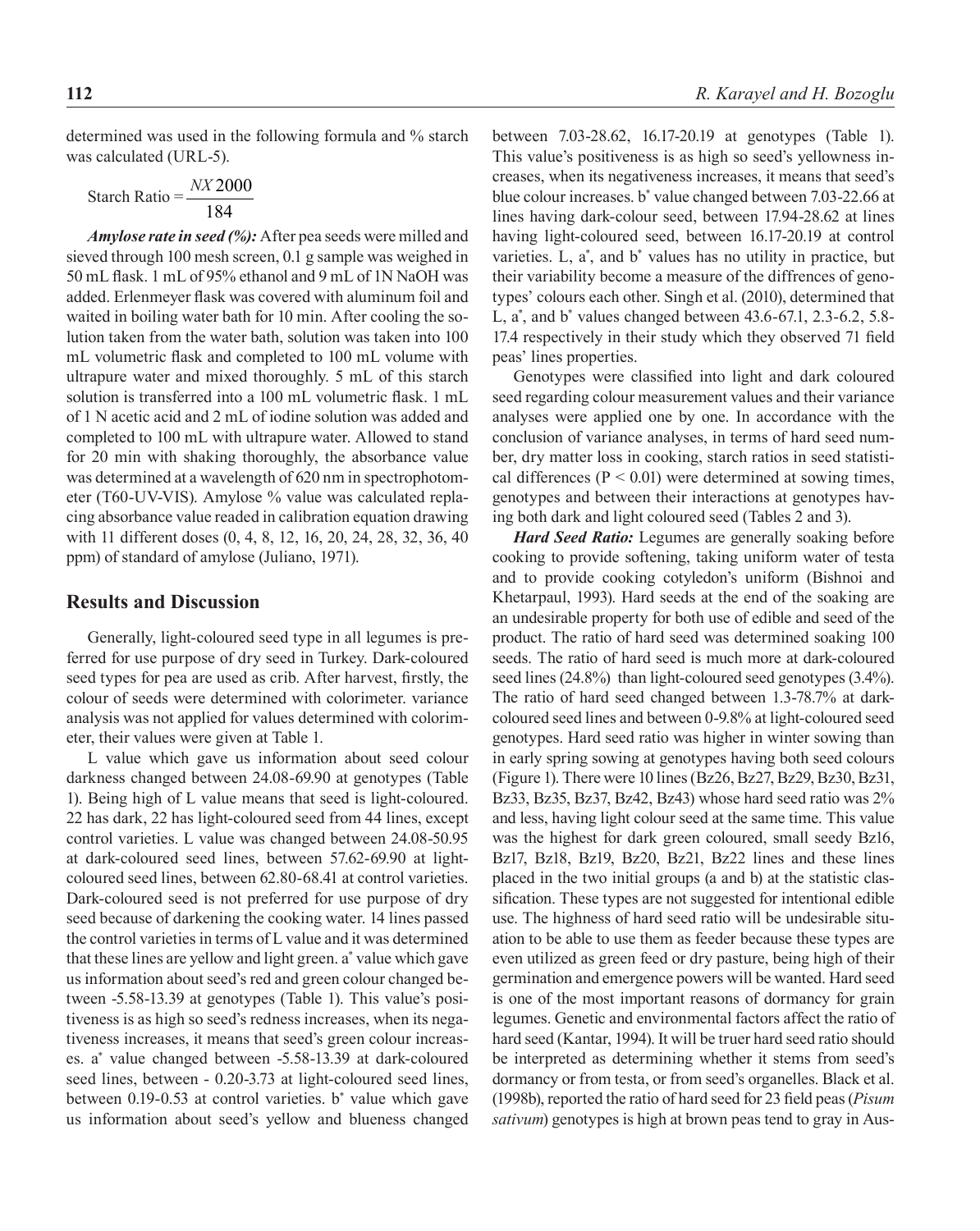tralia. Karayel and Bozoğlu (2011), reported the ratio of hard seed was between 2-42% for peas (*Pisum sativum* L.) seeds at different ages; Black et al. (1998a), reported the ratio of hard seed was between 0-43 % for genotypes grown in Australia.

*Cooking Time:* One of the most important quality criteria for food in field peas is the cooking time in terms of consumer. Due to excessive cooking of the legumes there is a decrease for nutritive value of protein (Bishnoi and Khetarpaul, 1993). Chau et al. (1997) reported that as the cooking time increased, essential amino acid content decrease. For this reason, the legumes with shorter of cooking time is preferred. In our study, cooking time changed between 26-51 min for dark-coloured seed lines, between 19-97 min for light-coloured seed lines, between 42.5-156 min for control varieties. Cooking time for 18 lines having light colour seed was found shorter than control varieties.

In our study, whereas the cooking time for dark-coloured seed lines was shorter in early spring sowing, for lightcoloured seed genotypes was shorter in winter sowing. Bishnoi and Khetarpaul (1993), reported the cooking time was changed between 83-106 min for different pea varieties; Black et al. (1998a), reported it as 79-150 min for peas genotypes in Australia; Black et al. (1998b) reported it as 51-180 min for 61 different collection of field pea; Singh et al. (2010) reported it as 45-81 min for 71 field peas lines.

*Fragmentation Degree:* Besides cooking time, cooked seed's texture is an important quality characteristics of legumes. Wang et al. (2010), reported the sort, the location and the year had an important effect on the cooking time and the durability of cooked pea at their study researched for the effects of the variety and the environment on field pea's (*Pisum sativum*) physico-chemical and cooking properties. In our study, the fragmentation degrees of cooked peas were lower at dark-coloured seed lines (12.1%) than at light-coloured

seed genotypes (33.1%). 4 lines had 5% and lower fragmentation degrees and light colour seed were determined. It was found that the fragmentation degrees of cooked peas at genotypes having both dark and light colour seed were lower in early spring sowing than in winter sowing. The reason of this could be that the starch ratio is lower in early spring sowing. The fragmentation degrees of 9 genotypes having light colour seed were 0% in early spring sowing and 3 of them were control varieties, 6 of them were local materials.

*Dry Matter Losses at Cooking:* The dry matter loss of seed is an undesirable property while cooking because it creates a blur in pot liquor. Therefore this value is desired to be low. Dry matter losses at cooking were more in winter sowing without distinction of color in genotypes (Tables 2 and 3). Because, carbonhydrate in seed accumulates much more in winter sowing and some of them pass the cooking liquor. The dry matter loss at cooking changed between 8.6-12.9% for dark-coloured seed lines, between 7.2-16.5% for lightcoloured. The dry matter loss at cooking was determined as 10.9-19.5% for control varieties. It was determined that 14 light seed coloured local lines passed less dry matter to cooking water than control varieties.

A blur occurs in canned water in the conclusion of dissolving amylose at peas having high amylose ratio. This situation is never desired in canned industry (Akçin, 1998). The highest starch but the lowest amylose ratio were found at Klein varieties in winter sowing. Similarly, Sprinter, Sugar Bon ve Green Pearly varieties had the highest dry matter loss at cooking, their amylose ratios in seed were also high. Similar situation was seen for lines. This shows the part passing in cooking water is mostly amylose. For this reason, the relation between the dry matter loss at cooking and amylose ratio in seed was assumed as positive. Line had the highest dry matter loss at cooking is Bz44 line having light-green coloured and



**Fig. 1. Dark and light color seed pea genotypes having physical and chemical changes in planting time**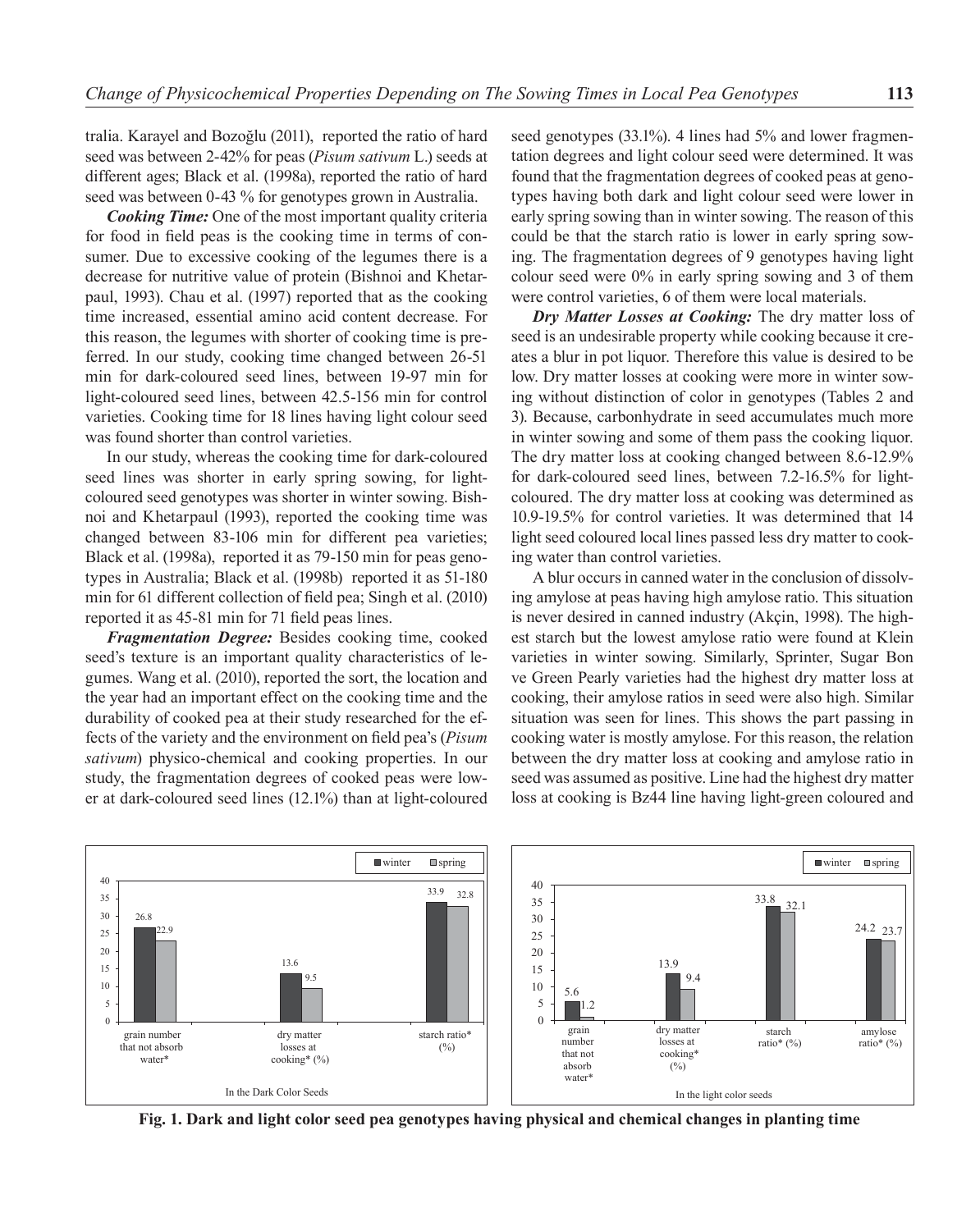**The Compact in the same in the compact in the same in the compact in the same of the compact in the same of the same of the same of the same of the same of the same of the same of the same of the same of the same of the s** 

**114** *R. Karayel and H. Bozoglu*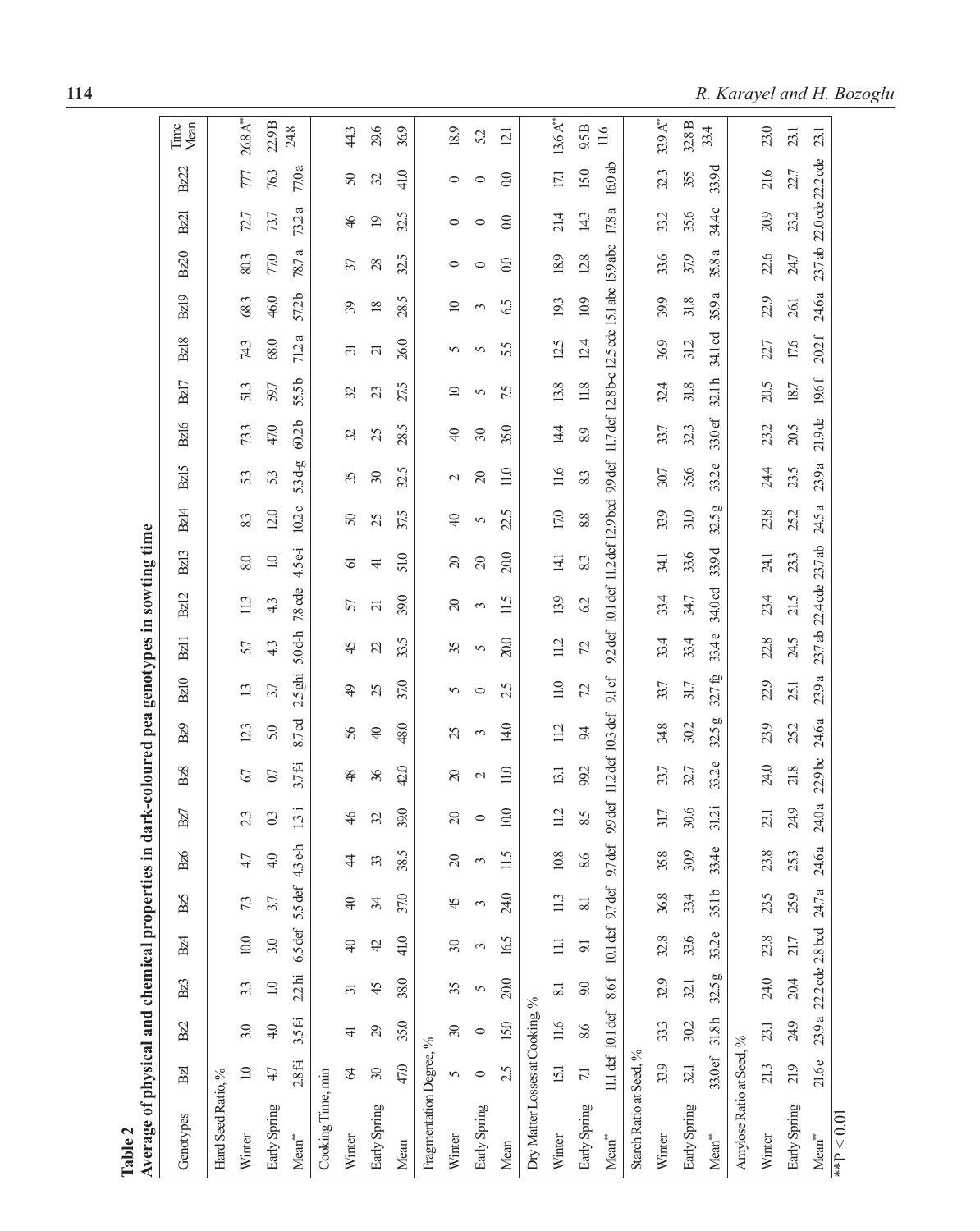| Average of physical and chemical properties<br>Table 3 |                |                           |                                          |                  |                   |                |                 |               |                                 |             |                     |                        |                                       | in light-coloured pea genotypes in sowing time |                                 |                        |                     |                |                                         |                   |                   |                 |                                     |                  |                 |                        |
|--------------------------------------------------------|----------------|---------------------------|------------------------------------------|------------------|-------------------|----------------|-----------------|---------------|---------------------------------|-------------|---------------------|------------------------|---------------------------------------|------------------------------------------------|---------------------------------|------------------------|---------------------|----------------|-----------------------------------------|-------------------|-------------------|-----------------|-------------------------------------|------------------|-----------------|------------------------|
| Genotypes                                              |                |                           | Bz23 Bz24 Bz25 Bz26 Bz27                 |                  |                   | Bz28           | Bz29            | Bz30          | Bz31                            | <b>Bz32</b> | Bz33                | <b>Bz34</b>            | Bz35                                  | <b>Bz36</b>                                    | Bz37                            | <b>Bz38</b>            | <b>Bz39</b>         | Bz41<br>Bz40   | Bz42                                    | Bz43              | Bz44              | Klein           | Sugar<br>Bon                        | Sprinter         | Green<br>Pearly | Time<br>Mean           |
| Hard Seed Number                                       |                |                           |                                          |                  |                   |                |                 |               |                                 |             |                     |                        |                                       |                                                |                                 |                        |                     |                |                                         |                   |                   |                 |                                     |                  |                 |                        |
| Winter                                                 | 3.7            | 57                        | $\overline{10}$                          | $\overline{0}$   | 0.7               | 15.0           | 4.0             | 40            | 23                              | 197         | 2.0                 | 16.0                   | 17                                    | 5.6                                            | $\overline{10}$                 | 6.0                    | 2.0                 | 97<br>117      | 3.7                                     | 17                | 173               | 3.0             | 17                                  | 20               | $\mathfrak{S}$  | $5.6\,\mathrm{A}^{**}$ |
| Early Spring                                           | 63             | $\overline{10}$           | $\overline{0}$                           | $\overline{0}$ . | 07                | 2.0            | 0.0             | $\odot$       | $\mathfrak{S}$                  | $_{0.0}$    | $\mathfrak{S}$      | $\overline{0}3$        | $\mathfrak{S}$                        | 17                                             | $_{0.0}$                        | $\overline{0}$         | 3.0                 | 47             | $\odot$<br>$\odot$                      | $\overline{0}$    | 0.3               | 57              | $\supseteq$                         | 23               | $\odot$         | 12B                    |
| $Mean^*$                                               |                |                           | 5.0a-d3.3 d-g 0.5 ijk 0.0k 0.7 h-k 8.5 a |                  |                   |                | $2.0$ fk        | $2.0f$ j      | $\frac{\lambda}{\lambda}$<br>13 |             |                     |                        | 98 ab 1.2 g-k 8.2 abc 1.0 g-k 5.7 a-d |                                                | $0.5$ jjk                       | 2.5<br>$3.3 d-g$       | 82<br>J             | a              | 4.8 c-f 1.8 g-k 1.2 g-k                 |                   |                   | 8.8 ab 4.3 b-e  | $1.3\,\mathrm{g}\text{-}\mathrm{k}$ | 23.5             | 24              | 34                     |
| Cooking Time, min                                      |                |                           |                                          |                  |                   |                |                 |               |                                 |             |                     |                        |                                       |                                                |                                 |                        |                     |                |                                         |                   |                   |                 |                                     |                  |                 |                        |
| Winter                                                 | $\chi$         | $\frac{8}{2}$             | 36                                       | $\approx$        | ₽                 | 33             | $\mathfrak{A}$  | 22            | ਨ                               | 33          | 15                  | ਨ                      | 21                                    | 34                                             | z                               | 42                     | $\%$                | $\Omega$       | $\infty$<br>$\mathcal{L}^{\mathcal{O}}$ | 8                 | $\approx$         | 35              | 106                                 | 2                | $\mathcal{L}$   | 43.7                   |
| Early Spring                                           | $\mathfrak{L}$ | Æ                         | $\infty$                                 | 29               | 38                | $\mathfrak{S}$ | $\mathfrak{L}$  | $\mathcal{S}$ | $\Re$                           | も           | 28                  | $\mathfrak{D}$         | $\mathcal{E}$                         | ╤                                              | គ                               | គ<br>$\overline{15}$   |                     | $\approx$      | $\overline{a}$<br>26                    | $\otimes$         | $\frac{4}{5}$     | $50\,$          | 206                                 | 135              | 122             | 48.8                   |
| Mean                                                   | 255            | 41.0                      | 28.0                                     | 26.5             | 43.5              | 31.5           | 19.0            | 255           | 30.5                            | 37.0        | v<br>$\overline{z}$ | 31.5                   | 31.5                                  | 37.5                                           | 27.5                            | 28.5                   | 23.5                | 19.0           | 97.0<br>275                             | 85.0              | 575               | S<br>42.        | <b>560</b>                          | 111.0            | 975             | 46.2                   |
| Fragmentation Degree, %                                |                |                           |                                          |                  |                   |                |                 |               |                                 |             |                     |                        |                                       |                                                |                                 |                        |                     |                |                                         |                   |                   |                 |                                     |                  |                 |                        |
| Winter                                                 | 52             | 52                        | 25                                       | $\approx$        | $\approx$         | 5              | $\bigcirc$      | $\supseteq$   | 35                              | 15          | $\Theta$            | $\supseteq$            | $\approx$                             | 51                                             | 52                              | 8                      | 80                  | $\pmb{8}$      | 5<br>$\Theta$                           | 5                 | 8                 | $80\,$          | $\circ$                             | $\circ$          | 3               | 41.3                   |
| Early Spring                                           | $\approx$      | $\bigcirc$                | 35                                       | $\supseteq$      | S                 | 5              | $\mathcal{S}$   | $\approx$     | $\infty$                        | $\circ$     | $\mathcal{S}$       | $\circ$                | $\infty$                              | 3                                              | 52                              | $\mathcal{S}$          | $\mathfrak{S}$      | $\infty$       | $\circ$<br>$\circ$                      | $\circ$           | $\circ$           | $\square$       | $\circ$                             | $\circ$          | $\circ$         | 24.9                   |
| Mean                                                   | 72.5           | 57.5                      | 30.0                                     | 40.0             | 60.0              | 5.0            | 45.0            | 40.0          | 27.5                            | 7.5         | 45.0                | 5.0                    | 60.0                                  | 90                                             | 75.0                            | 700                    | 55.0                | 55.0           | 2.5<br>20.0                             | 2.5               | $\mathfrak{D}$    | 45.0            | $\odot$                             | $\odot$          | 1.5             | 33.1                   |
| Dry Matter Losses at Cooking, %                        |                |                           |                                          |                  |                   |                |                 |               |                                 |             |                     |                        |                                       |                                                |                                 |                        |                     |                |                                         |                   |                   |                 |                                     |                  |                 |                        |
| Winter                                                 | 9.6            | 12.9                      | $\overline{5}$                           | 97               | 12.8              | 13.9           | 104             | 11.9          | $\Xi$                           | 11.3        | 97                  | 52                     | 112                                   | 10.9                                           | 13.6                            | 155                    | 157                 | 16.1           | 16.8<br>8.6                             | 18.6              | 25.7              | $\overline{41}$ | 21.6                                | 22.4             | 20.8            | $139A^{**}$            |
| Early Spring                                           | 56             | 8.6                       | 62                                       | Gl               | 99                | 93             | 8.0             | 93            | 82                              | 82          | 92                  | S<br>∞                 | 17                                    | 99                                             | $80^{\circ}$                    | 68                     | $8.0\,$             | 69             | 149<br>59                               | 143               | 73                | 7.8             | 16.8                                | 16.5             | 13.5            | 94B                    |
| $Mean^*$                                               | $97c-e$        | $\frac{8}{3}$             | 76 fg                                    | 79 fg            | 11.3<br>ಕೆ        | 11.6 c         | $92e_{9}$       | 10.6<br>cde   | 96с-е 98с-е 95 с-е              |             |                     | $\overline{5}$<br>82fg | தி                                    | 10.4<br>ප්                                     |                                 | 11.2cde 11.8cde 11.5cd |                     | 72.            | 15.8b<br>go                             | 16.5 <sub>b</sub> | 16.5 <sub>b</sub> | 10.9<br>de      | a<br>192                            | 195<br>a         | 171b            | 117                    |
| Starch Ratio at Seed, %                                |                |                           |                                          |                  |                   |                |                 |               |                                 |             |                     |                        |                                       |                                                |                                 |                        |                     |                |                                         |                   |                   |                 |                                     |                  |                 |                        |
| Winter                                                 | 36.3           | 38.8                      | 36.3                                     | 369              | 37.2              | 34.4           | 39,6            | 34.5          | 35.1                            | 35.6        | 34.0                | 343                    | 33.4                                  | 357                                            | 35.4                            | 37,5                   | 38.1                | 34.9           | 23.4<br>36.7                            | 22.4              | 34.9              | 34.2            | 27.8                                | 273              | 24,5            | $33.8A^{**}$           |
| Early Spring                                           | 37.8           | 38.3                      | 35.0                                     | 314              | 35.8              | 299            | 34.3            | 33.0          | 33.4                            | 30.3        | 32.1                | 33.4                   | 33.5                                  | 33.8                                           | 33.6                            | 37.2                   | 32.2                | 34.0           | 24.5<br>31.5                            | 253               | 32.4              | 34,6            | 24.0                                | 254              | 26,6            | 32.1 B                 |
| $Mean^*$                                               |                |                           | 370b 38.6a 35.7d 34.2 g                  |                  | 36.5c             | 32.1 k         | 369<br>$\infty$ | 33.8<br>·品    | 34.2<br>ஆ்                      | 32.9        | 33.1                | 33.8<br>ig<br>Shi      | 33.4ij                                | 34.8 e                                         | 34.5 ef                         | 37.4b                  | 35.1 ef             | 341<br>34.5 ef | தி                                      | 23.9 m 23.9 m     |                   | 33.6hi 34.4 ef  | 2591                                | 26.4             | 25.51           | 32.9                   |
| Amylose Ratio at Seed, %                               |                |                           |                                          |                  |                   |                |                 |               |                                 |             |                     |                        |                                       |                                                |                                 |                        |                     |                |                                         |                   |                   |                 |                                     |                  |                 |                        |
| Winter                                                 | 22.0           | 23.6                      | 22.6                                     | 22.4             | 25.7              | 24.8           | 24.2            | 21,4          | 24.3                            | 25.2        | 223                 | 23.6                   | 24,6                                  | 23.8                                           | 23.8                            | 25.3                   | 2.5                 | 23.5           | 255<br>23.8                             | 252               | 24.9              | 23.9            | 27.9                                | 269              | 258             | $24.2A^{**}$           |
| Early Spring                                           | 24.7           | 24.5                      | 24.4                                     | 23.8             | 24.9              | 24.4           | 23.7            | 21.0          | 25.6                            | 21.5        | 20.6                | 25.7                   | 22.8                                  | 24.4                                           | 25.6                            | 23.3                   | 259                 | 259            | 22.1<br>18.8                            | 28.2              | 20.8              | 209             | 25.6                                | 23.0             | 23.6            | 23.7B                  |
| $\mathsf{Mean}^{**}$                                   | $23.4$<br>d-h  | 24.0<br>$\overline{9}$ -g | $23.5$<br>d-h                            | 23.1             | 25.3 <sub>b</sub> | 246            | 239             | 21.2          | 24.9<br>प्र                     | 23.3        | 214i                | 24.6<br>b-e            | 23.7<br><b>G</b> <sub>D</sub>         | क्ष<br>24.1                                    | 24.7<br>$\overline{\mathrm{c}}$ | 24.3<br>$\mathcal{F}$  | 24.7<br>24.2<br>क्ष | द्व            | $23.8$<br>$c - 8$<br>213i               | 26.7              | 2.9<br>கி<br>ß    | 22.4hi          | 26.8 a                              | 24.9<br>$\infty$ | 24.7<br>ይ<br>የ  | 239                    |
| ** $P < 0.01$                                          |                |                           |                                          |                  |                   |                |                 |               |                                 |             |                     |                        |                                       |                                                |                                 |                        |                     |                |                                         |                   |                   |                 |                                     |                  |                 |                        |

| Change of Physicochemical Properties Depending on The Sowing Times in Local Pea Genotypes | 115 |
|-------------------------------------------------------------------------------------------|-----|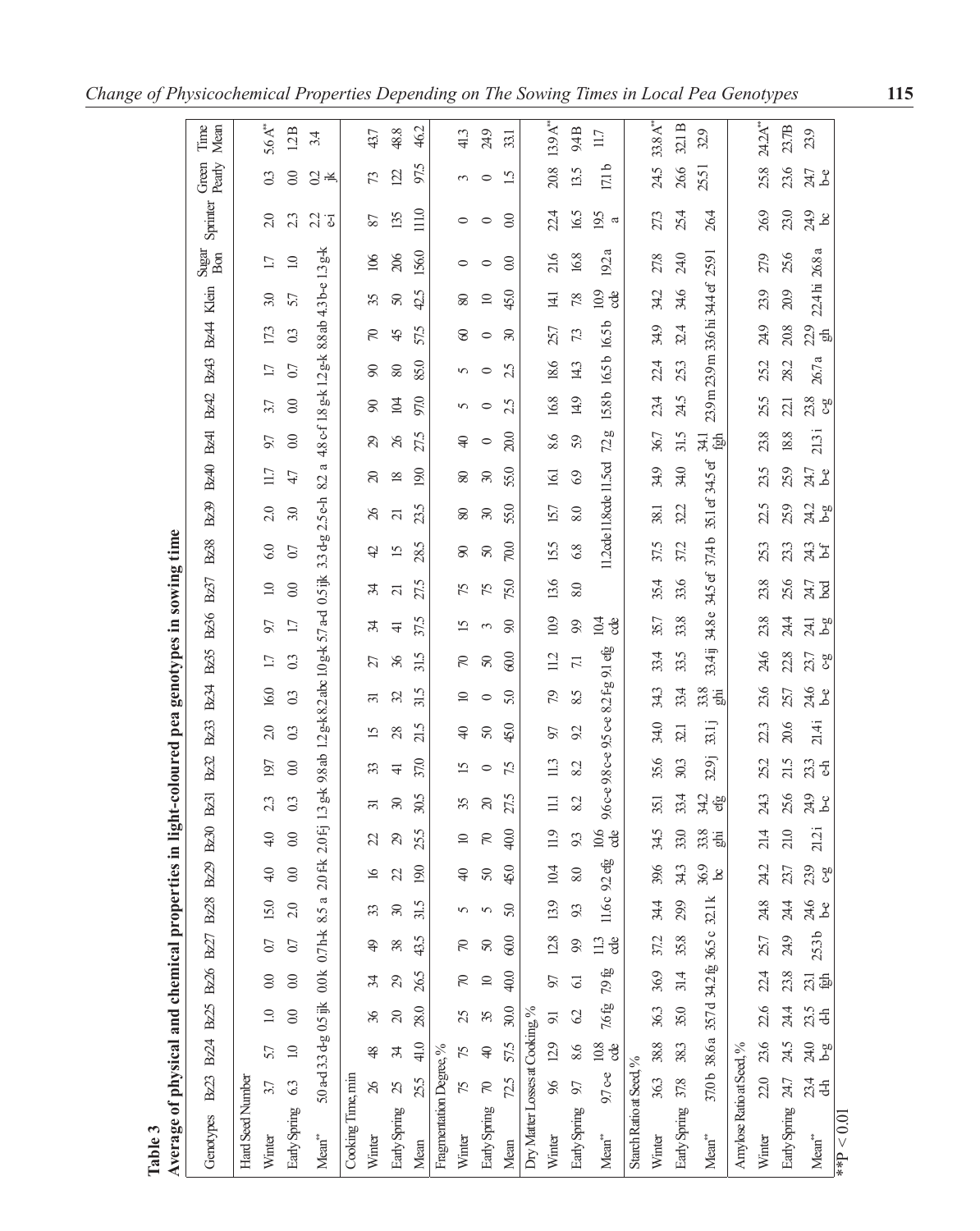the property of smooth seed, and it is Sprinter from the varieties. Genotypes having the highest and the lowest dry matter loss at cooking reacted differently in winter and early spring sowing. Because these genotypes' dry matter loss at cooking in winter and early spring sowing became different as proportionately, some of them had less some of them more, it caused to appear the significant of their interactions as statistically.

*Starch Ratio:* Starch contituetes most of the dry matter acumulating in the organs harvested of plants, and this therefore not only as source of calories in the human diet but it can also be regarded as a renewable resource that may be utulized in many industrial applications. Aggarwal et al. (2004), reported edible legumes' seeds components consist of 45-65% starch and USA Northen Crops Institue (URL-2), reported dry pea consists of 43% starch. Wang et al. (2010), reported there were significant differences between varieties and environments in terms of starch content in their study about field pea in Canada. It was found in our study, starch ratio was higher in winter sowing than in early spring sowing and the difference was significant statistically (Figure 1). Starch ratio increased with accumulating of higher amount of organic matter per seed at longer duration depend on stringing out of vegetation period in winter sowing. In addition, Green Pearly, Klein, 10 light-coloured seed and 6 dark-coloured seed local lines gave lower starch ratios in winter sowing in comparison with early spring sowing. This different situation for genotypes resulted from x genotype interaction. The starch ratio was higher for dark-coloured seed (33.4%) lines than light-coloured seed (32.9%) genotypes. The starch ratio per seed was between 31.2-35.9% for dark-coloured seed lines, 23.9-38.6% for lightcoloured seed lines, 25.5-34.4% for control varieties. There were open-coloured seed 2 lines (Bz42, Bz43) having lower starch ratios than control varieties in terms of starch ratio of seed. Chavan et al. (1999), determined starch ratio in pea as  $34.1 \pm 0.06\%$ , Ratnayke et al. (2001) determined starch ratio in seed as 32.7-33.5%. Whereas these studies are similar with our obtained findings, there are study results obtained higher ratios. Thus, Wang and Daun (2004), reported the starch ratio of Canadian field pea was 41.6-49.0% and Tzitzika et al.  $(2006)$ , reported it as  $46\%$ .

*Amylose Ratio:* The starch composes 15-65% of dry weight for legumes'seeds having a commercial importantance. Amylose and amylopectin ratios in legume's starch are quite variable in and among species. Round pea seeds consist of 37% amylose and wrinkle pea seeds 69% (Norton et al., 1985). Being high amylose ratio in pea is an undesirable situation. However, Dostalova et al. (2009), determined there was a positive and very significant relation between amylose and resistant starch content in pea. Hence resistant starch is extremely important to struggle with some cancer types (Wang et al., 2003). In our study in the conclusion of variation analysis it was determined whereas there was no difference as statistically for dark-coloured seed lines in terms of amylose ratio per seed in sowing times, there were significant differences (P < 0.01) for light-coloured seed genotypes in terms of sowing times. Amylose ratio was higher in winter sowing, but it was seen that amylose ratios were higher in 11 lines from light-coloured seed lines in early spring sowing (Table 3).

Reacting of genotypes differently to sowing times lead to appearance of interaction significant as statistically. When decreasing of amylose much more is wanted, it can be sowed in early spring instead of winter. In our study, amylose ratio was determined between 19.6-24.7% for dark-coloured seed lines, 21.2-26.7% for light-coloured seed lines, 22.4-26.8% for control varieties. Amylose ratio was given via starch in seed at some studies. If such a calculation was applied, amylose ratio in starch changed between 61.1-70.3% for dark-coloured seed lines, 62.7-100% for light-coloured seed lines, 65.1-100% for control varieties. Jones et al. (1999), reported smooth seed pea's starch consisted of 0-40% amylose and wrinkle seed pea's starch consisted of 50-100% amylose. Dostalova et al. (2009), reported average of amylose content of pea seed is 27.8% and average of amylose content of starch is 76.82%. Norton et al. (1985) reported 37% and 69% of smooth and wrinkle pea seeds' starches is amylose. The highest ratio of amylose at wrinkle seedy Sugar Bon and the lowest ratio at smooth seedy Klein were determined for control varieties both winter and early spring sowings. Kosson et al. (1994) reported amylose content of in starch was higher for wrinkle pea seeds that has low starch ratio than smooth peas. A similar situation was seen in our study.

#### **Conclusion**

22 of materials used in our study has dark colour seed. Being light coloured of seed is preferred because of not darkening the cooking water for use of edible, but only being light coloured of seed does not mean it is suitable for the edible consumption. Hard seed ratio was 2% and less for 10 lines (Bz26, Bz27, Bz29, Bz30, Bz31, Bz33, Bz35, Bz37, Bz42, Bz43) from light-coloured seed 22 lines. 2 lines (Bz42, Bz43) from these 10 lines had the lowest (2.5%) fragmentation degrees after cooked. These two lines' cooking times were not shorter than other lines, but shorter than control lines. For this reason Bz42 and Bz43 lines are suggested as candidate variety to be able to developed for edible. Bz29 ve Bz40 lines had the shortest cooking time (19 min). Both of these two lines are yellow and has the property of smooth seed and are suitable for edible use, but having high fragmentation degrees is undesirable situation at the end of the cooking. So, these lines can